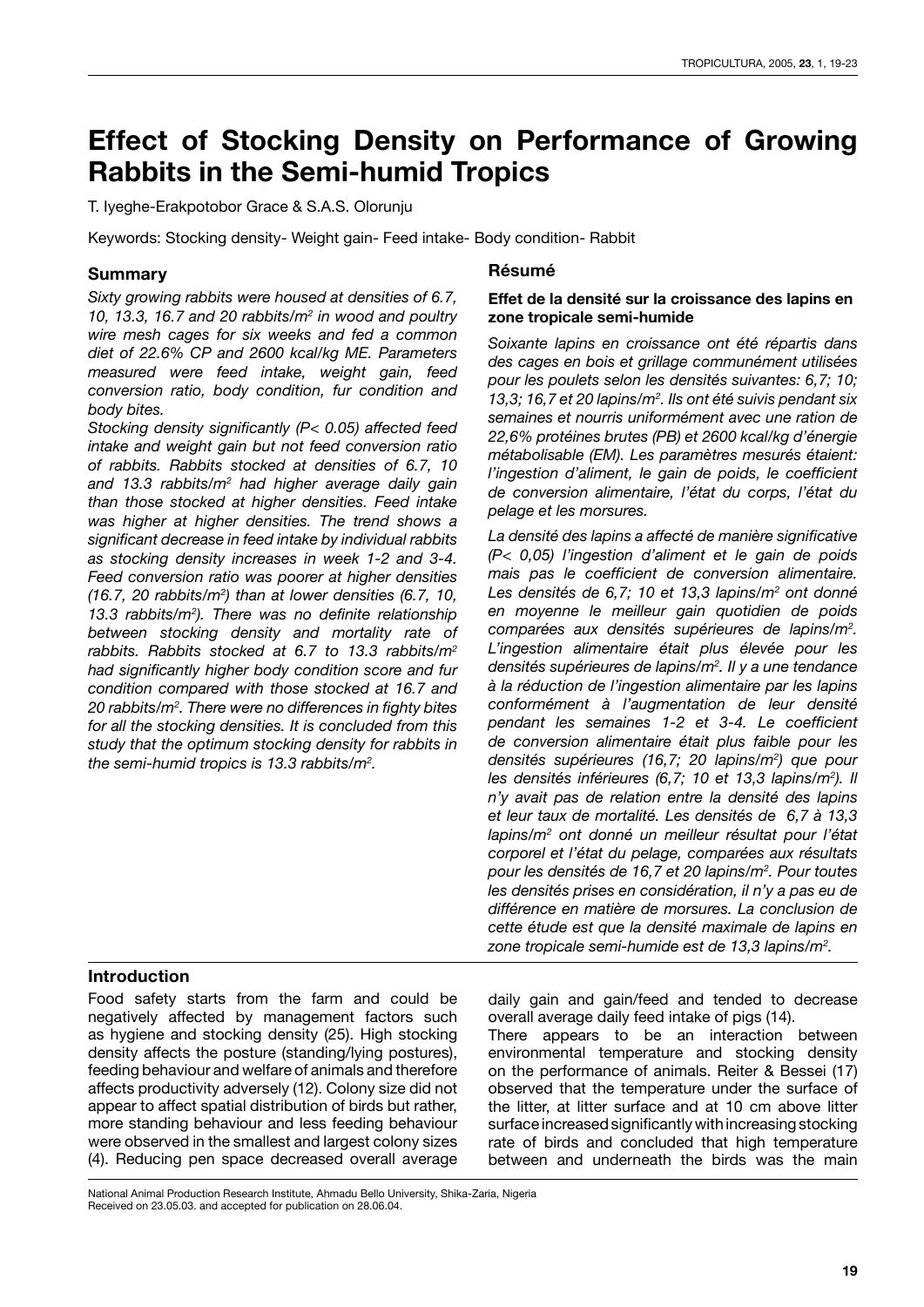cause of reduced weight gain at high stocking rate. High stocking density reduced live weights of broiler chickens (23) and had greater influence on daily weight gains of pigs than the type of litter (9). Average daily gain of pigs in the first half of the finishing period was negatively influenced by group size and positively influenced by number of feeding spaces (24).

As the rearing densities increased, the mortality increased in poultry birds (15). Hall (8) studied the effect of two levels of house stocking density on welfare and behaviour of broilers and reported that at high stocking density, daily mortality at rearing period was greater, while incidence of leg problems, contact dermatitis and carcass bruising also increased. Pecking damage increased with stocking density, group size and a group size x density interaction in bantams (20). Group size also had a significant effect on feather condition with large group sizes having most feather damage (2). Sigognault *et al*. (22) conducted experiments with guinea-fowl chicks reared for 70 days under 24 combinations of husbandry conditions and reported that high stocking density resulted in poor feathering and poor skin condition. High stocking rate in pigs has been shown to result in high skatole levels in the carcass (7) therefore making the meat unacceptable to consumers. Risk factors for respiratory diseases included stocking density, air quality, manure management and general hygiene (26).

Rabbits are quiet animals that can grow almost anywhere in the world. They are small and therefore occupy smaller space compared with pigs, sheep, goats and cattle. In the rabbit production enterprise, farmers have to raise and produce the maximum number of marketable rabbits per year to attain high profitability (16). One way of doing this is to increase the number of rabbits stocked in a cage or house thereby maximizing available space. A high cage density reduces production costs, but this might influence the performance and increase the mortality rate of rabbits (10, 16).

In most backyard rabbit enterprises, cages are used to rear rabbits. It is important that a stocking rate is obtained which maximizes cage capacity of farmers while not adversely affecting production parameters and hence profitability of the enterprise. This is especially important in the tropics, which is characterized by high ambient temperatures. This study was carried out therefore, to evaluate the influence of stocking density on performance of growing rabbits under tropical conditions.

### **Material and methods**

# Animals

Sixty growing rabbits of between 3 and 4 months age and average weight of 1220 g were used for the study. The rabbits were kept in a completely walled house with open windows covered with poultry wire mesh.

The house had windows on opposite walls for proper ventilation.

### Experimental procedure

The rabbits were randomly allocated to five stocking densities of 6.7, 10, 13.3, 16.7 and 20 rabbits/m2 corresponding to 2, 3, 4, 5 and 6 rabbits per cage in a completely randomized design. The rabbits were kept in cages made of wood and poultry wire mesh with dimensions 60 x 50 x 30 cm. The treatments were replicated three times. The rabbits were provided a concentrate meal (22% CP and 2600 kcal ME/ kg) consisting on percentage basis of: maize 44.4, groundnut cake 37.2, wheat offal 15, bone meal 2.8, .salt 0.3 and vitamin/mineral premix 0.3 in flat-bottomed earthen pots at 8.00 hours in the morning and forages such as lablab and groundnut haulms were fed in the evening at 15.00 hours in plastic trays. Water was supplied *ad libitum* daily in flat bottom earthen pots. Performance parameters determined were feed intake, weight gain, feed conversion ratio, body condition, fur condition and bites. Feed intake was determined

daily by weighing feed supplied, feed left over and/ or wasted and subtracting feed left over and wasted from feed supplied. Body measurements were taken weekly. Body condition was scored on the scale of 1 to 5, with 1 being very poor and 5 very good by running the palm of the hand across the backbone to determine the level of muscle cover. Fur condition was scored by the presence or absence of rough skin or hair falling off the skin, on a scale of 1 to 3 with 1 being poor with very rough skin incidence and 3 good, healthy skin condition (smooth fur). Bites were determined by the presence or absence of fight wounds on the skin on a scale of 1 to 3 with 1 being no bites and 3 much skin wounds. The trial was conducted for six weeks in the hot-dry season (April-May) with minimum temperatures of 20 °C and maximum temperatures of 35 °C

### Data analysis

Data collected were subjected to analysis of variance test and orthogonal pair-wise difference method was used to test for significant differences between treatments (19).

### **Results**

Stocking density significantly (P< 0.05) affected group feed intake and weight gain but not feed conversion ratio of the rabbits (Table 1).

Rabbits stocked at densities of 6.7, 10 and 13.3 rabbits/ m2 had higher average daily gain (ADG) than those stocked at 16.7 and 20 rabbits/ $m<sup>2</sup>$ . Group ADG was observed to increase with increase in stocking density from 6.7 to 13.3 rabbits/ $m<sup>2</sup>$  before decreasing at higher densities. Feed intake for the group increased with stocking density up to 16.7 rabbits/m<sup>2</sup>. Feed conversion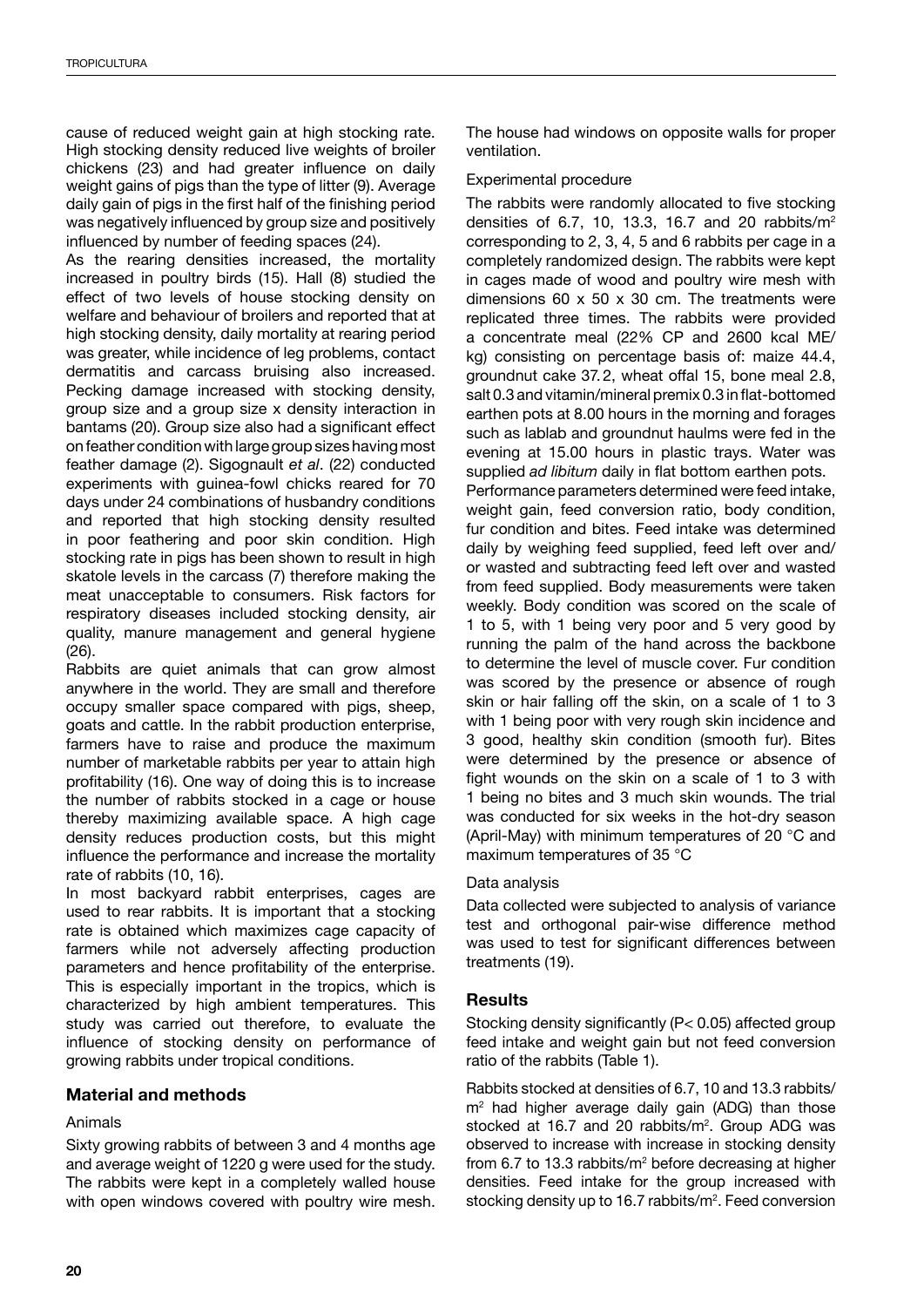ratio was poorer at higher densities (16.7, 20 rabbits/m<sup>2</sup>) than at lower densities (6.7, 10, 13.3 rabbits/m²).

The effect of stocking density on individual rabbit feed intake is shown in table 2.

The trend shows a significant decrease in feed intake by individual rabbits in the groups as stocking density increased in the first and second, and third and fourth weeks of the study. No significant difference in feed intake of individual rabbits was observed in the fifth and sixth week of the study. Total and daily individual feed intake reduced significantly as the stocking density increased.

A different trend was observed for individual rabbit weight gain (Table 3).

Significantly higher weight gain was obtained in stocking densities of 6.7 and 10 in the first and second weeks while in the third and fourth weeks, rabbits in densities of 6.7 and 13.3 had higher weight gain. There was no difference in weight gain for all the stocking densities in week 5-6. Total and daily weight gain was however, higher for rabbits stocked at densities of 10 and 13.3 compared with 16.7 and 20. The trend shows an increase in weight gain of individual rabbits in the groups with increase in stocking density up to 13.3 and then a reduction at 16.7 and 20 rabbits/m2 . Rabbits stocked at 6.7 to 13.3 rabbits/m<sup>2</sup> had significantly higher body condition score (Table 4) compared with those stocked at 16.7 and 20 rabbits/m2 .

|                                                                    | Table 1 |  |  |
|--------------------------------------------------------------------|---------|--|--|
| Effect of stocking density on group performance of growing rabbits |         |  |  |

| Parameter                       |                 |                   |                    |                |                    | Cage density (No/m <sup>2</sup> ) |
|---------------------------------|-----------------|-------------------|--------------------|----------------|--------------------|-----------------------------------|
|                                 | 6.7             | 10                | 13.3               | 16.7           | 20                 | <b>SEM</b>                        |
| Rabbits per cage                | 2               | 3                 | 4                  | 5              | 6                  |                                   |
| Initial weight (g)              | 1280            | 1249              | 1220               | 1260           | 1100               |                                   |
| Final weight (g)                | 1780            | 1750              | 1810               | 1550           | 1500               | 23.05                             |
| Ave. daily gain (g)             | 14 <sup>b</sup> | 14.3 <sup>b</sup> | 16.7 <sup>b</sup>  | 8 <sup>a</sup> | 10.7 <sup>a</sup>  | 1.02                              |
| Ave. daily feed intake (g/cage) | $127.6^{\circ}$ | 172 <sup>a</sup>  | 210.3 <sup>b</sup> | $258.3^\circ$  | 218.7 <sup>b</sup> | 5.25                              |
| Feed/gain ratio                 | 9.1             | 12                | 12.6               | 32.3           | 20.5               | 6.22                              |
| Mortality (dead/total)          | 1/6             | 0/9               | 2/12               | 0/15           | 4/18               |                                   |

Means with different superscripts along rows are significantly different (P< 0.05). SEM – Standard error of mean.

**Table 2 Effect of stocking density on individual feed intake of growing rabbits**

| Feed intake (g/rabbit) | Stocking density (No/m <sup>2</sup> ) |                      |                      |                      |                     |            |
|------------------------|---------------------------------------|----------------------|----------------------|----------------------|---------------------|------------|
|                        | 6.7                                   | 10                   | 13.3                 | 16.7                 | 20                  | <b>SEM</b> |
| <b>Week 1-2</b>        | 975a                                  | 883ab                | 774.3bc              | $653.3^\circ$        | $638.2^\circ$       | 42.94      |
| Week 3-4               | 825 <sup>a</sup>                      | 699ab                | 764 <sup>ab</sup>    | 740 <sup>ab</sup>    | 640.6 <sup>bc</sup> | 50.12      |
| Week 5-6               | 933.3                                 | 866.7                | 900                  | 773.3                | 736.8               | 67.78      |
| Total*                 | $2742^a$                              | 2448.7 <sup>ab</sup> | 2438.7 <sup>ab</sup> | 2166.7 <sup>bc</sup> | 2015.6°             | 148.6      |
| Daily                  | 65.29a                                | 58.3 <sup>ab</sup>   | 58.06 <sup>ab</sup>  | $51.59^{bc}$         | $47.99^\circ$       | 3.54       |

Means with different superscripts along rows are significantly different (P< 0.05). SEM – Standard error of mean.

\* of surviving rabbit

 $\mathbf{v}$ 

|        | Effect of stocking density on individual weight gain of growing rabbits | iavic J |                                       |      |    |     |
|--------|-------------------------------------------------------------------------|---------|---------------------------------------|------|----|-----|
|        |                                                                         |         | Stocking density (No/m <sup>2</sup> ) |      |    |     |
| abbit) | 6.7                                                                     |         | 13.3                                  | 16.7 | 20 | SEM |

**Table 3**

| <i>vveignt gain (g/rabbit)</i> | 6.1               | ιU                | 13.3              | 16.7             | 20                | <b>SEM</b> |
|--------------------------------|-------------------|-------------------|-------------------|------------------|-------------------|------------|
| <b>Week 1-2</b>                | 175 <sup>ab</sup> | 239 <sup>a</sup>  | 1523 <sup>b</sup> | 87 <sup>c</sup>  | 152 <sup>b</sup>  | 35         |
| Week 3-4                       | 200 <sup>a</sup>  | 172 <sup>b</sup>  | 181 <sup>ab</sup> | 100 <sup>c</sup> | 67 <sup>c</sup>   | 29         |
| Week 5-6                       | 75                | 167               | 158               | 93               | 117               | 37         |
| Total                          | 400 <sup>ab</sup> | 500 <sup>a</sup>  | 525 <sup>a</sup>  | 287c             | $323^{bc}$        | 63         |
| Daily                          | 9.5 <sup>ab</sup> | 11.9 <sup>a</sup> | $12.5^{\circ}$    | 6.8 <sup>c</sup> | 7.7 <sup>bc</sup> | 1.5        |
|                                |                   |                   |                   |                  |                   |            |

Means with different superscripts along rows are significantly different (P< 0.05). SEM - Standard error of mean.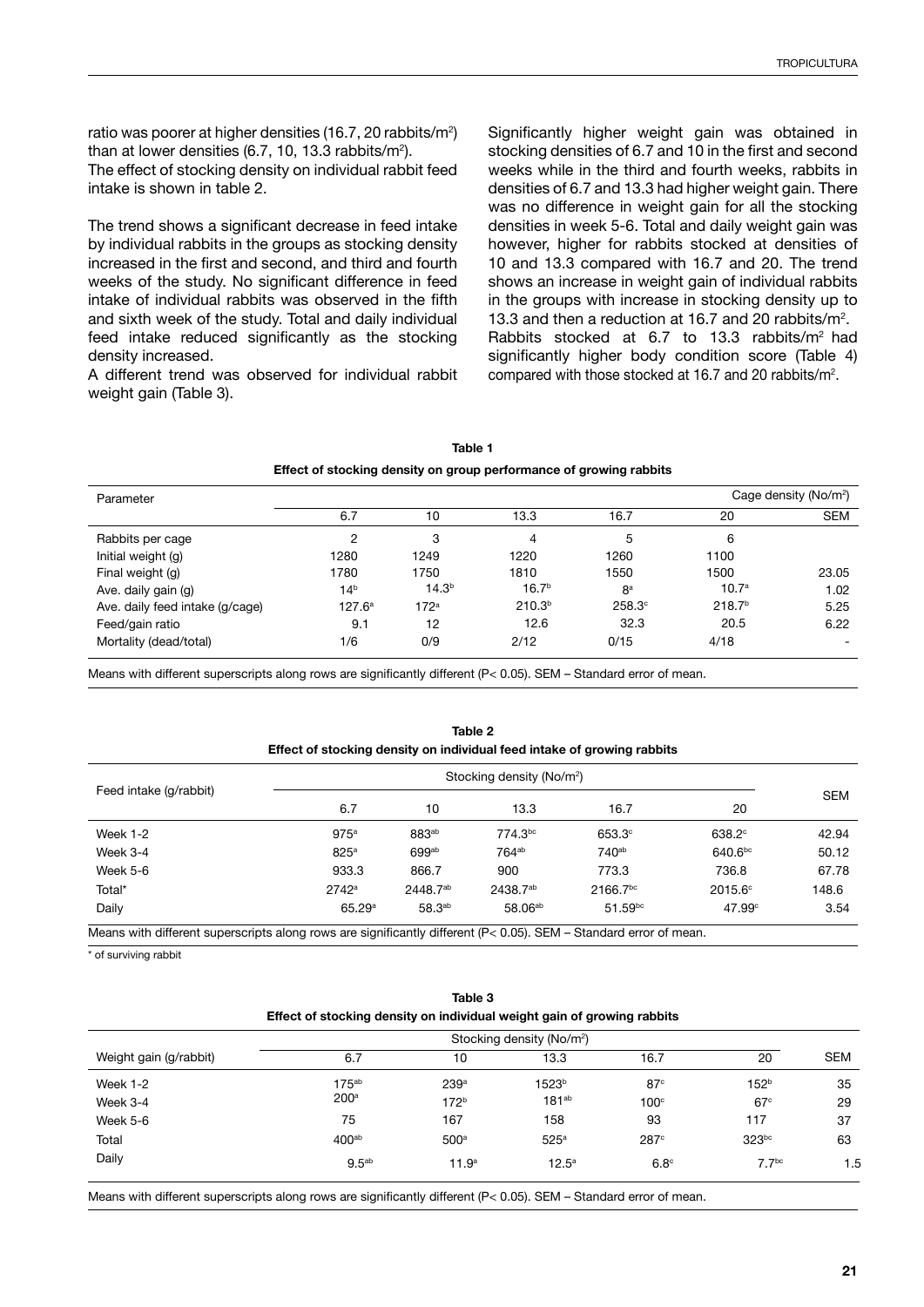|                | Stocking density (No/m <sup>2</sup> ) |                |                    |                   |                  |            |
|----------------|---------------------------------------|----------------|--------------------|-------------------|------------------|------------|
| Parameter      | 6.7                                   | 10             | 13.3               | 16.7              | 20               | <b>SEM</b> |
| Body condition | 3.3 <sup>a</sup>                      | 4ª             | 3.33a              | 2.27 <sup>b</sup> | 2 <sup>b</sup>   | 0.23       |
| Fur condition  | 3 <sup>a</sup>                        | 3 <sup>a</sup> | 2.67 <sup>ab</sup> | 2.27 <sup>b</sup> | 1.8 <sup>b</sup> | 0.23       |
| <b>Bites</b>   |                                       |                |                    | 1.13              |                  | 0.08       |

**Table 4 Effect of stocking density on body condition score, fur condition and bites of growing rabbits**

Significantly better (P< 0.05) fur condition was observed for rabbits stocked at 6.7 and 10 than 16.7 and 20 rabbits/m<sup>2</sup>. Rabbits stocked at 13.3 had similar fur condition with those stocked at lower and higher densities. The trend however showed a decrease in fur condition with increase in stocking density. There were no differences in fighty bites for all the stocking densities.

# **Discussion**

Stocking density significantly influenced growth rate of birds, with those in low-density groups being on the average, 27 g (1.8%) heavier than those in the high-density groups (6). Kaczor and Szyndler (11) however, reported decreased body weight of broilers with increase in stocking density at nine weeks old. Reduced live weight of broilers (23) and decreased weight gain of kids (21) at high stocking density have also been reported. Martrenchar *et al.* (13) attributed the decrease in body weight with increasing stocking density to a decrease in floor space. Change in average daily gain with increase in stocking density observed in this study, is similar to what was obtained by Prawirodigdo *et al.* (16) where rabbits stocked at 14.4 rabbits/m<sup>2</sup> performed better than those stocked at 8.6 and 11.5 rabbits/m<sup>2</sup>. Rabbits stocked at densities of 11.6 and 15.4/sq.m were reported to gain at a significantly greater rate than those at 19.3 and 23.2/ sq.m (10) indicating an improvement in performance as density increases up to an optimum level.

Beremski (1) reported that increasing stocking density of birds above 16/m<sup>2</sup> decreased access to feed and water resulting in significant decrease in gain. Increasing stocking density significantly decreased dry matter intake of kids (21). The reduction in feed conversion efficiency in this study could also be related to overcrowding resulting in lack of comfort. The reduction in feed intake observed for rabbits stocked at 20 rabbits/m<sup>2</sup> indicates probably a reduction in feeding space or lack of comfort due to overcrowding.

Increased incidence of contact dermatitis and carcass bruising in broilers at high stocking density was reported by Hall (8). Skin lesions as a result of overcrowding was reported to be responsible for downgrading 5- 10% of guinea fowl carcasses in France, while high stocking density resulted in increased incidence of injured carcasses from 13.5 to 53% (22). Cain (3) reported that feather pecking significantly reduced with increasing floor space/bird. There appear to be no definite relationship between stocking density and mortality rate of rabbits. Maertens and De Groote (10) obtained similar results. Reduction in body and fur condition at 16.7 and 20 rabbits/ $m<sup>2</sup>$  observed in this study indicates a reduction in acceptability of such rabbits to consumers especially where rabbits are marketed live because most consumers prefer rabbits with good body condition and smooth furs.

Stocking density was found to have no effect on total number of aggressive interactions of prepubertal lambs, because they associated preferentially with flock mates (18). While, scratch scores were significantly correlated with stocking density at all ages in broiler chickens (5). The absence of a significant effect of stocking density on fighty bites observed in this study shows that the rabbits were not aggressive to one another and therefore did not fight much even when stocked at the highest density. This could likely be because the rabbits were mainly females, while the males had not reached sexual maturity.

Results obtained from this study are similar with studies carried out in Belgium (10) and United States of America (16). The optimum stocking density of 13.3 rabbits/m<sup>2</sup> obtained in this study, is however, higher than the optimum stocking density of 6 rabbits/m<sup>2</sup> reported in literature (16). However, the fact that high densities were used by these researchers (14.4 and 15.4 rabbits/ $m^2$  at 19 °C) without affecting growth rate could indicate that the optimum stocking density is also likely to be affected by temperature. This could probably explain why at stocking densities of 16.7 and 20 rabbits/m<sup>2</sup> growth rate was adversely affected in this study.

# **Conclusion**

It is concluded from this study that increasing stocking density from 6.7 to 20 rabbits/m<sup>2</sup> significantly affected feed intake, weight gain, body condition score and fur condition but not feed/gain ratio and mortality rate of rabbits. Stocking rabbits at densities exceeding 13.3 rabbits/m2 had significant negative effect on rabbit growth rate for the cage dimensions used in this study under tropical conditions.